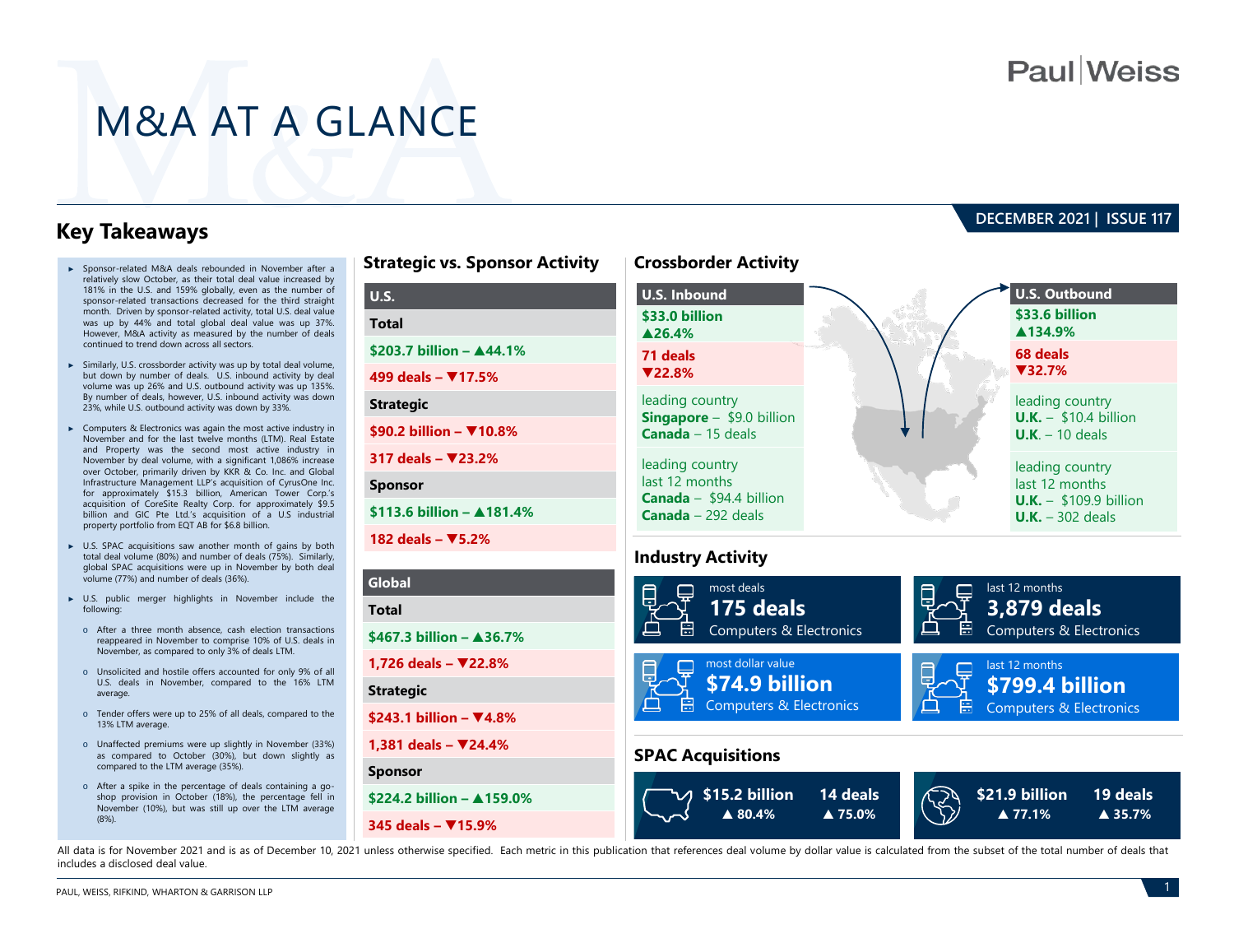# **Paul** Weiss

### M&A at a Glance

### **June 2020 | ISSUE 99 DECEMBER 2021 | ISSUE 117**



### **Most Active U.S. Target Industries1**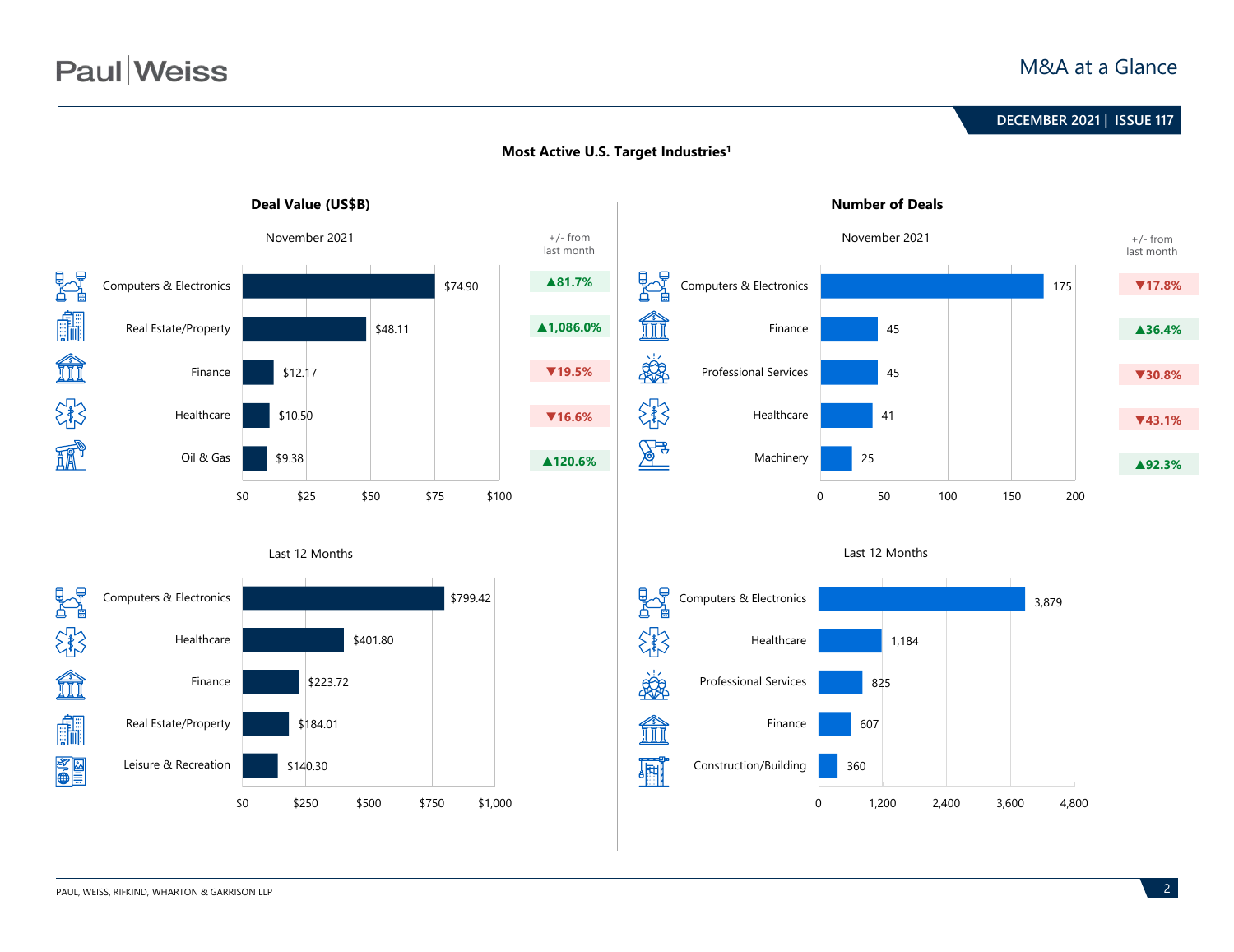# **Paul** Weiss

### M&A at a Glance



#### **Average Break Fees as % of Equity Value3,4 U.S. Public Merger Go-Shop Provisions4**

|                                  | November 2021 | <b>Last 12 Months</b> |
|----------------------------------|---------------|-----------------------|
| Target Break Fee for All Mergers |               | 3.6                   |

|                                                                          | November 2021 | <b>Last 12 Months</b> |
|--------------------------------------------------------------------------|---------------|-----------------------|
| Reverse Break Fee for All Mergers <sup>5</sup>                           | 5.3           | 5.6                   |
| Reverse Break Fee for Mergers Involving Financial<br>Buyers <sup>6</sup> | 6.8           | 6.7                   |
| Reverse Break Fee for Mergers Involving Strategic<br>Buyers <sup>7</sup> | 4.1           | 5.0                   |

|                                                                                                     | <b>November 2021</b> | <b>Last 12 Months</b> |
|-----------------------------------------------------------------------------------------------------|----------------------|-----------------------|
| % of Mergers with Go-Shops                                                                          | 10.0                 | 8.3                   |
| % of Mergers Involving Financial Buyers with Go-<br>Shops <sup>8</sup>                              | 33.3                 | 32.6                  |
| % of Mergers Involving Strategic Buyers with Go-<br>Shops <sup>9</sup>                              | N/A                  | 0.7                   |
| Avg. Go-Shop Window (in Days) for All Mergers<br>with Go-Shops <sup>10</sup>                        | 35.0                 | 37.1                  |
| Avg. Go-Shop Window (in Days) for Mergers<br>Involving Financial Buyers with Go-Shops <sup>11</sup> | 35.0                 | 36.8                  |
| Avg. Go-Shop Window (in Days) for Mergers<br>Involving Strategic Buyers with Go-Shops <sup>12</sup> | N/A                  | 41.0                  |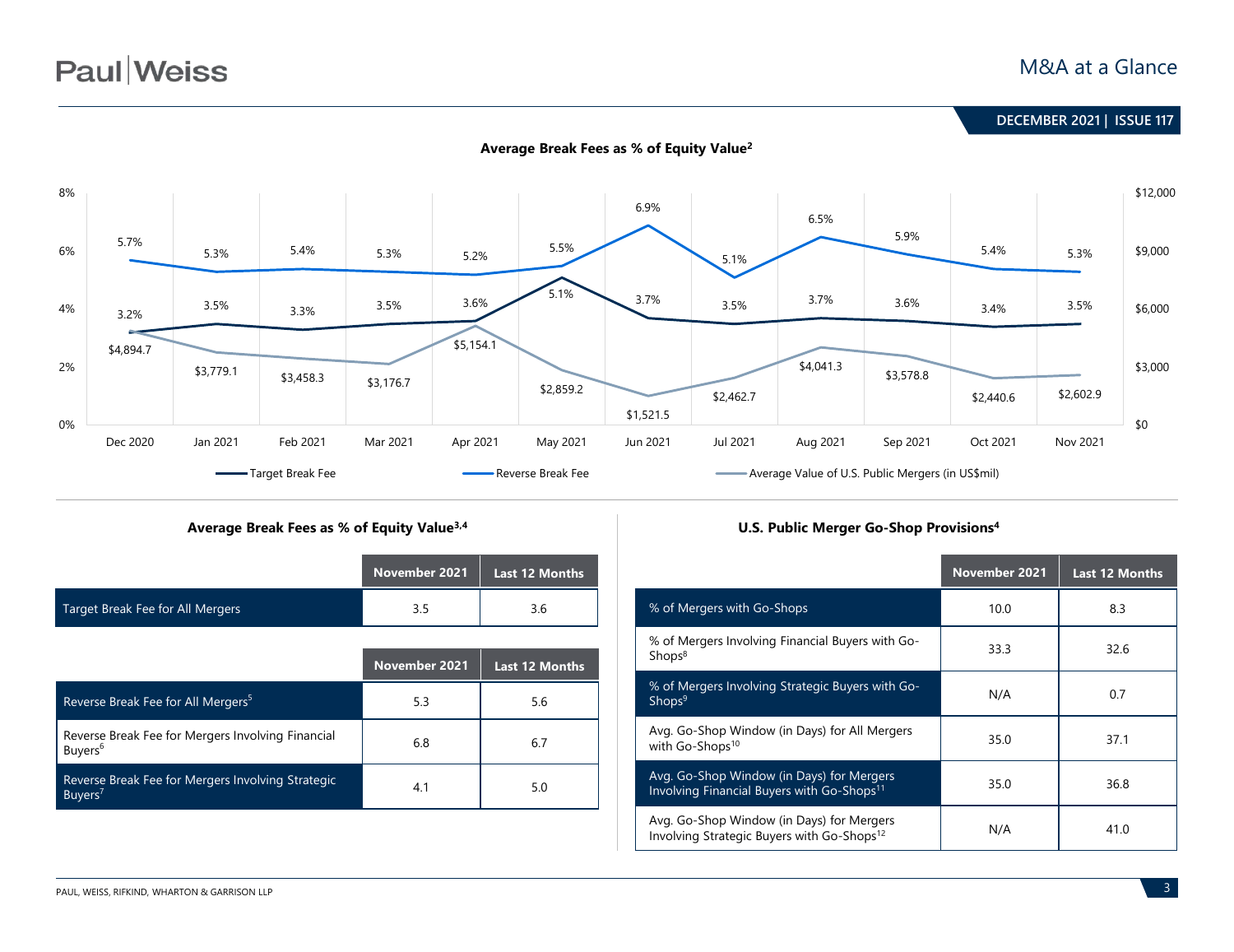

### Form of Consideration as % of U.S. Public Mergers<sup>13</sup>

**Tender Offers as % of U.S. Public Mergers Unaffected Premium %14,15**

| November 2021  | つに い     |
|----------------|----------|
| Last 12 Months | <u>.</u> |

#### **Hostile/Unsolicited Offers as % of U.S. Public Mergers14**

| November 2021  |      |
|----------------|------|
| Last 12 Months | 16.3 |

| November 2021  | 32.6 |
|----------------|------|
| Last 12 Months | 34.7 |

#### **Total Target Adviser Fee(s) as % of Equity Value**

| November 2021  |   |
|----------------|---|
| Last 12 Months | . |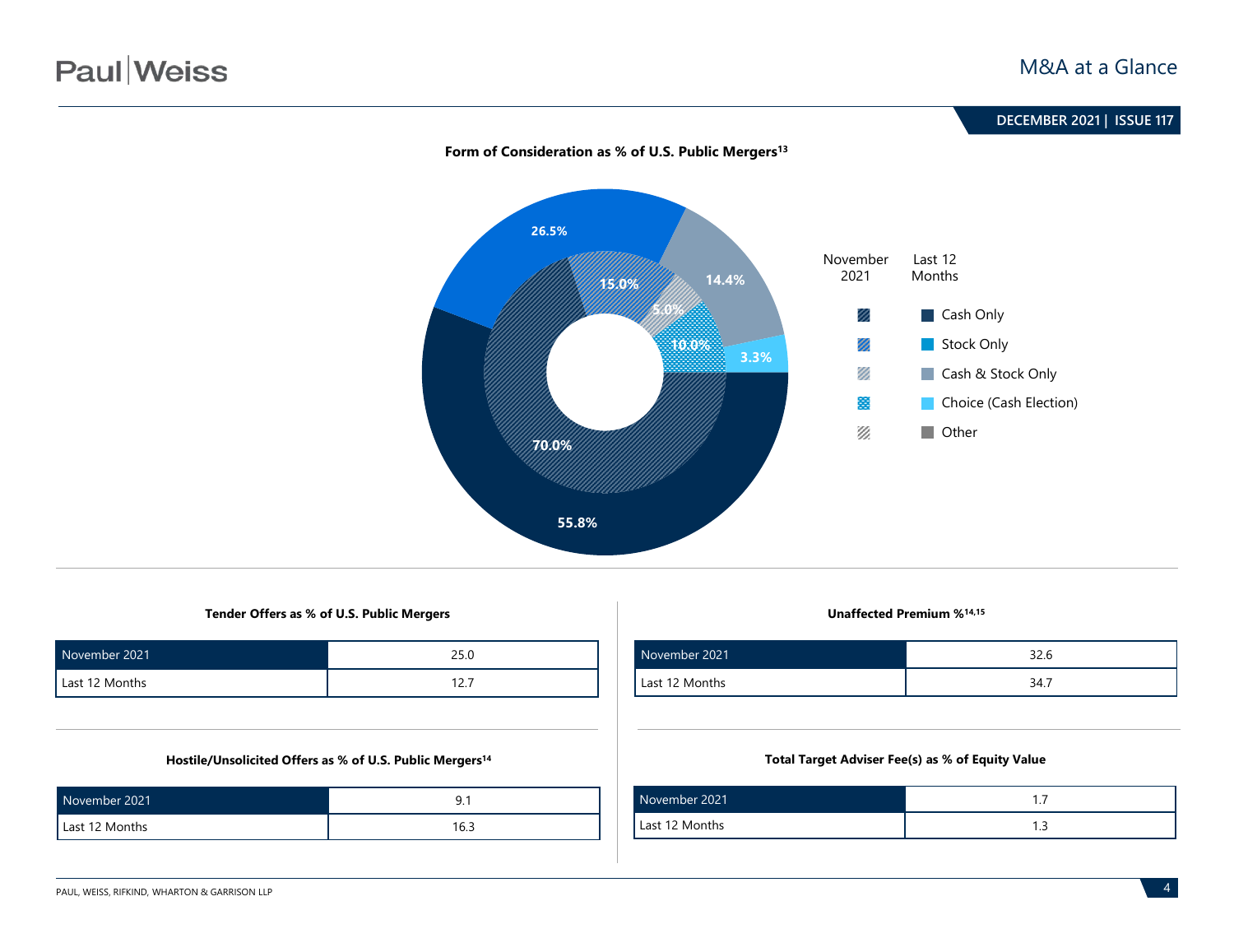# **Paul**Weiss

**June 2020 | ISSUE 99 DECEMBER 2021 | ISSUE 117**



#### **Top 5 Countries of Origin for Inbound U.S. Crossborder Transactions**

**Top 5 Countries of Destination for Outbound U.S. Crossborder Transactions**





#### **Outbound U.S. Crossborder Transactions for the Last 12 Months**

PAUL, WEISS, RIFKIND, WHARTON & GARRISON LLP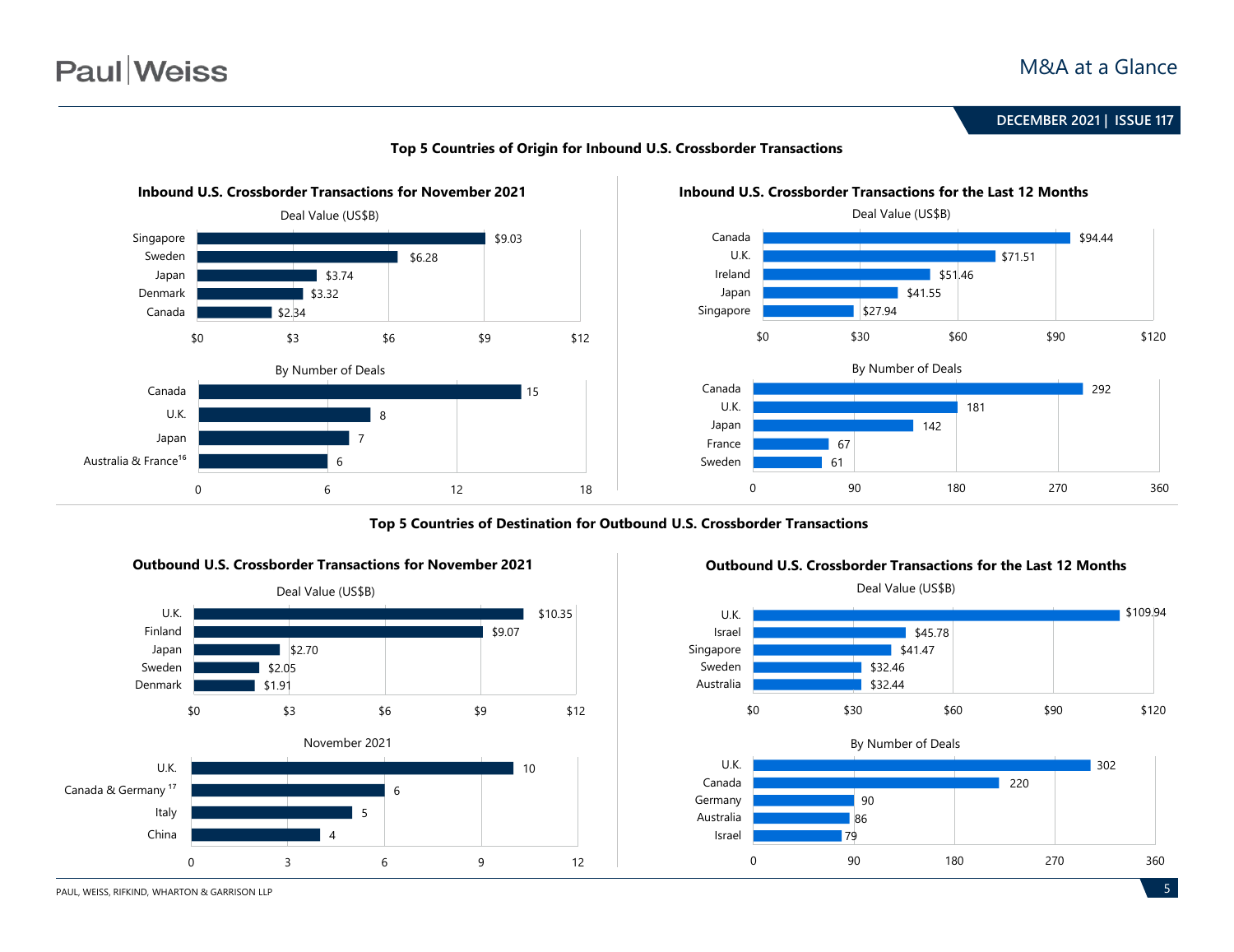# **Paul**Weiss

**June 2020 | ISSUE 99 DECEMBER 2021 | ISSUE 117**

# Appendix: M&A Activity – 12 Month Trends



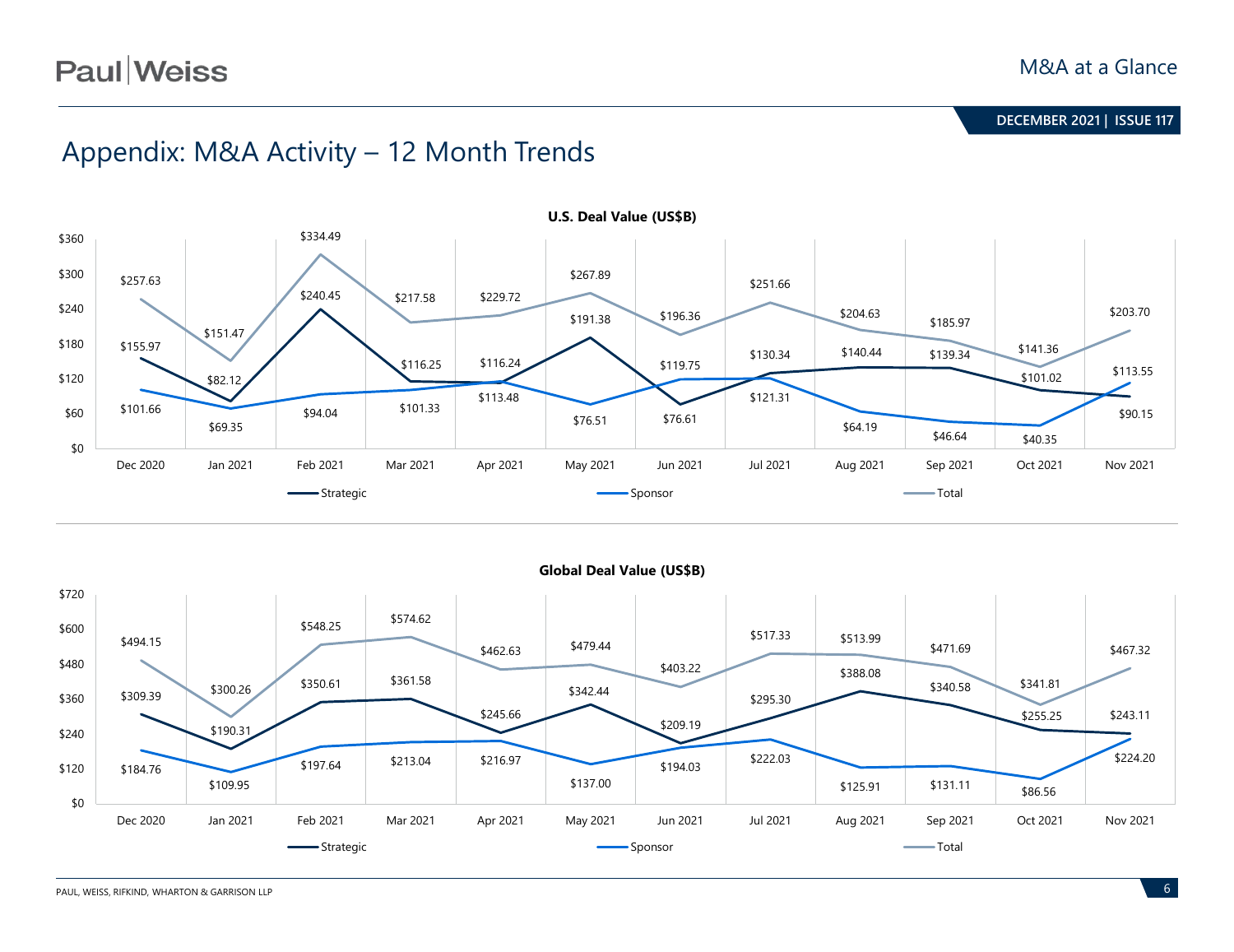

**U.S. Number of Deals**



**Global Number of Deals**

PAUL, WEISS, RIFKIND, WHARTON & GARRISON LLP **7**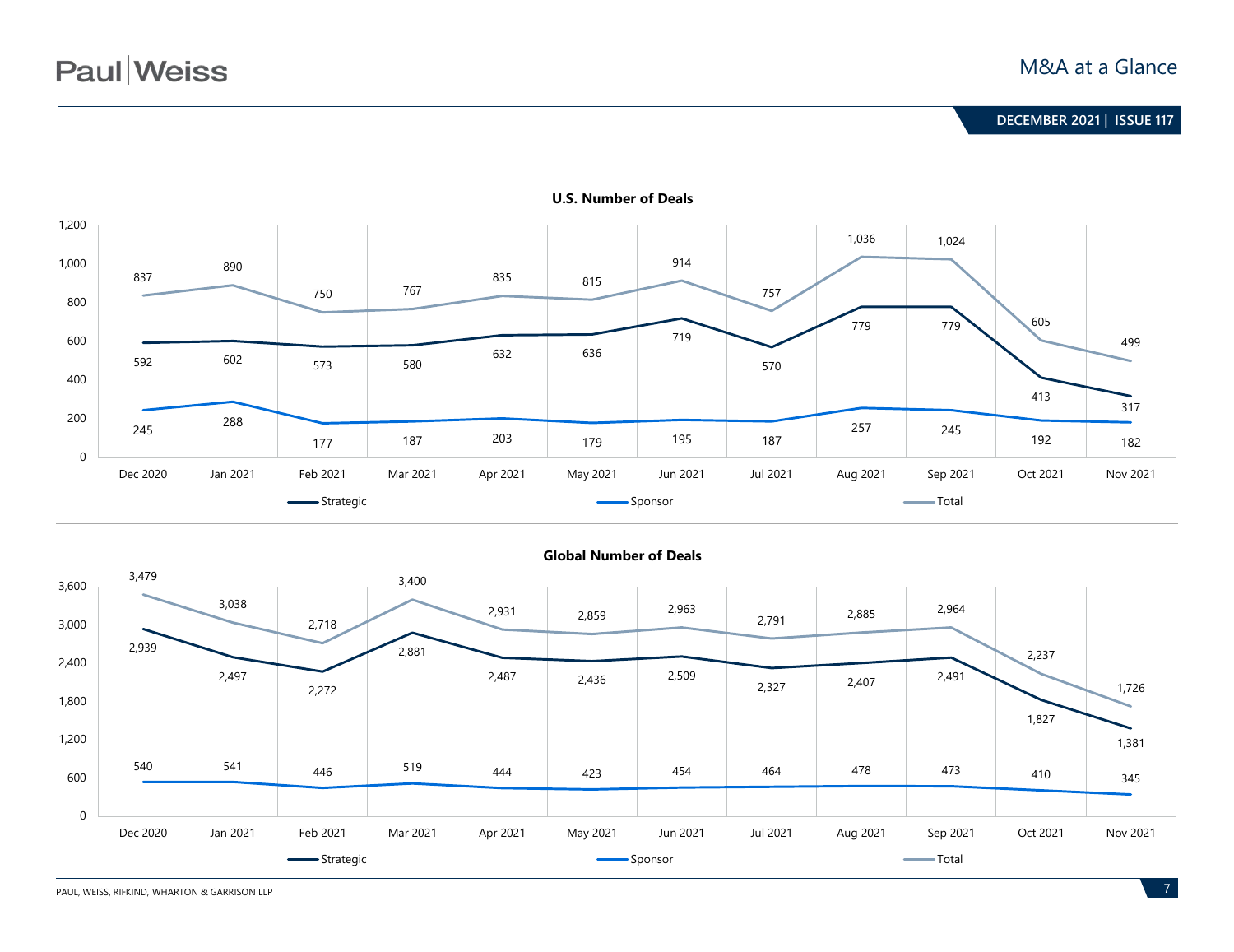

#### **Inbound U.S. Crossborder Transactions**

**Outbound U.S. Crossborder Transactions**



PAUL, WEISS, RIFKIND, WHARTON & GARRISON LLP **8**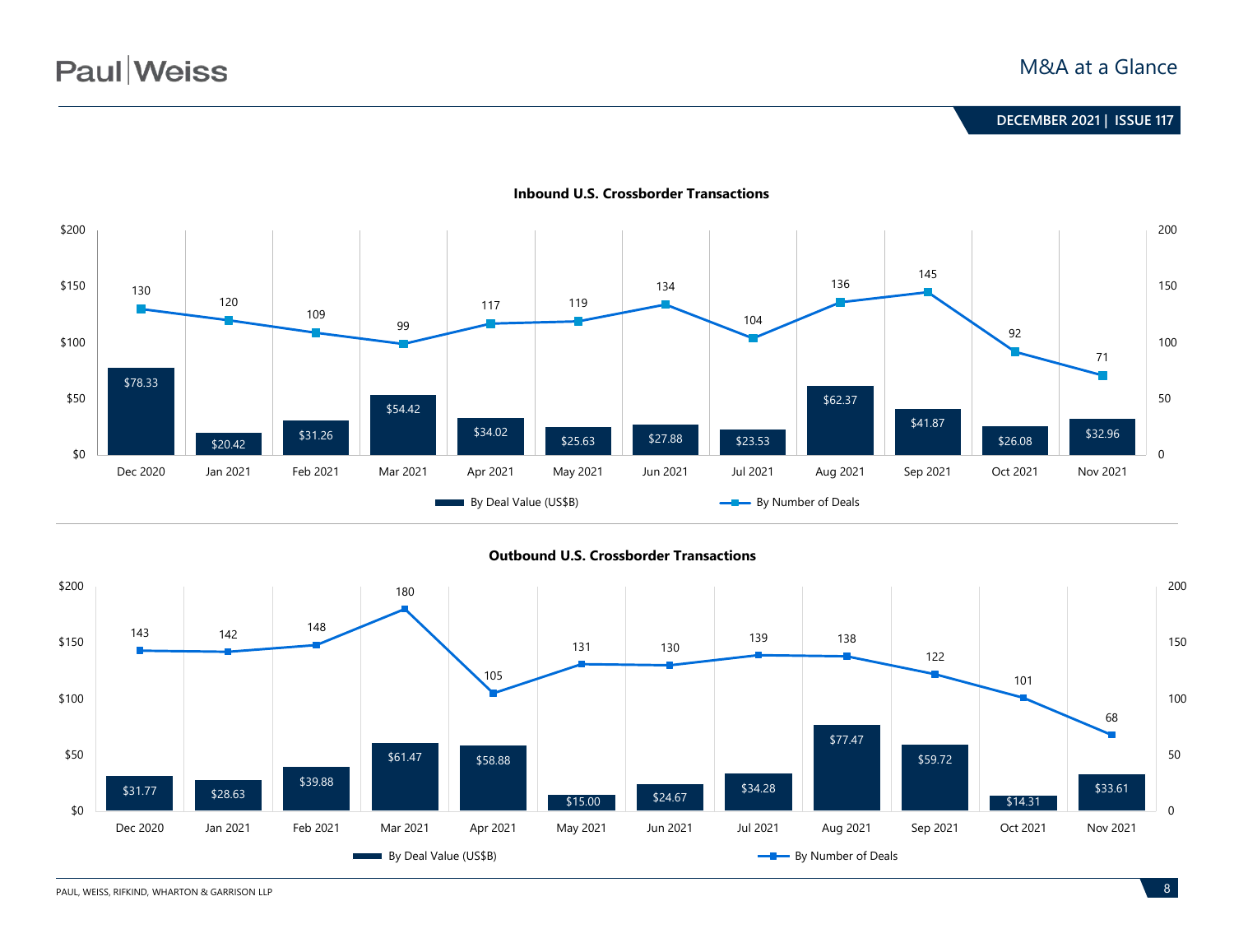# **Paul** Weiss

### **June 2020 | ISSUE 99 DECEMBER 2021 | ISSUE 117**





**U.S. SPAC Acquisitions<sup>18</sup>**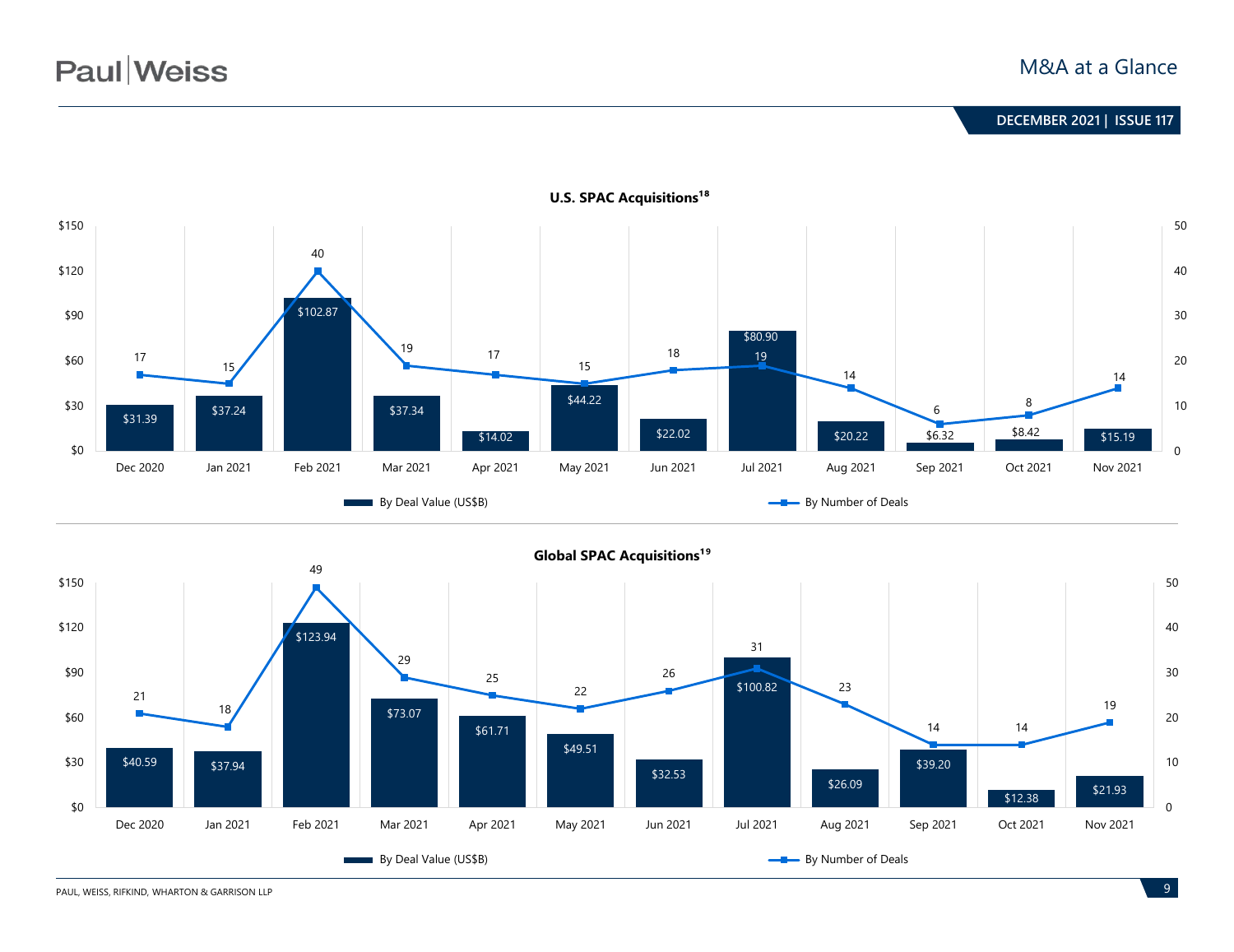

#### **Global Crossborder Transactions**

## Endnotes

- 1. Industries categories are determined and named by Cortex.
- 2. Based on the highest target break fees and reverse break fees payable in a particular deal.
- 3. There were 20 transactions in November 2021.
- 4. Financial and strategic categories are determined by Deal Point Data.
- 5. Nine transactions in November 2021 had a reverse break fee.
- 6. Four transactions in November 2021 involving a financial buyer had a reverse break fee.
- 7. Five transactions in November 2021 involving a strategic buyer had a reverse break fee.
- 8. Six transactions in November 2021 involved a financial buyer.
- 9. 14 transactions in November 2021 involved a strategic buyer.
- 10. Two transactions in November 2021 had a go-shop provision.
- 11. Two transactions in November 2021 involving a financial buyer had a go-shop provision.
- 12. Zero transactions in November 2021 involving a strategic buyer had a go-shop provision.
- 13. Due to rounding, percentages may not add up to 100%.
- 14. This data includes both announced transactions for which a definitive merger agreement was reached and filed and those for which a definitive merger agreement was never reached and filed (including withdrawn transactions).
- 15. Unaffected Premium % indicates the difference between the current price per share offered as consideration in the transaction and the "unaffected price", reflected as a percentage. The "unaffected price" is the target's closing stock price on the date that is one calendar day prior to the first public disclosure regarding a potential deal involving the target and on which the target's stock price was unaffected by the news of the deal.
- 16. Each of Australia and France was the country of origin for six transactions in November 2021.
- 17. Each of Canada and Germany was the country of destination for six transactions in November 2021.
- 18. This data reflects U.S. targets that have been acquired by a SPAC of any nationality.
- 19. This data reflects both U.S. and non-U.S. targets that have been acquired by a SPAC of any nationality.

The charts on p. 1–2 and 5–10 were compiled using Cortex, and are for the broader M&A market, including public and private transactions of any value. Deal volume by dollar value and average value of deals are calculated fr the subset of deals that include a disclosed deal value. The charts on p. 3–4 were compiled using Deal Point Data, and include acquisitions seeking majority or higher control of U.S. targets valued at \$100 million or highe announced during the period indicated and for which a definitive merger agreement was reached and filed (except with respect to data regarding premiums and hostile/unsolicited offers, which is for all announced deals). "La 12 Months" data is for the period from December 2020 to November 2021 inclusive. Data obtained from Cortex and Deal Point Data has not been reviewed for accuracy by Paul, Weiss.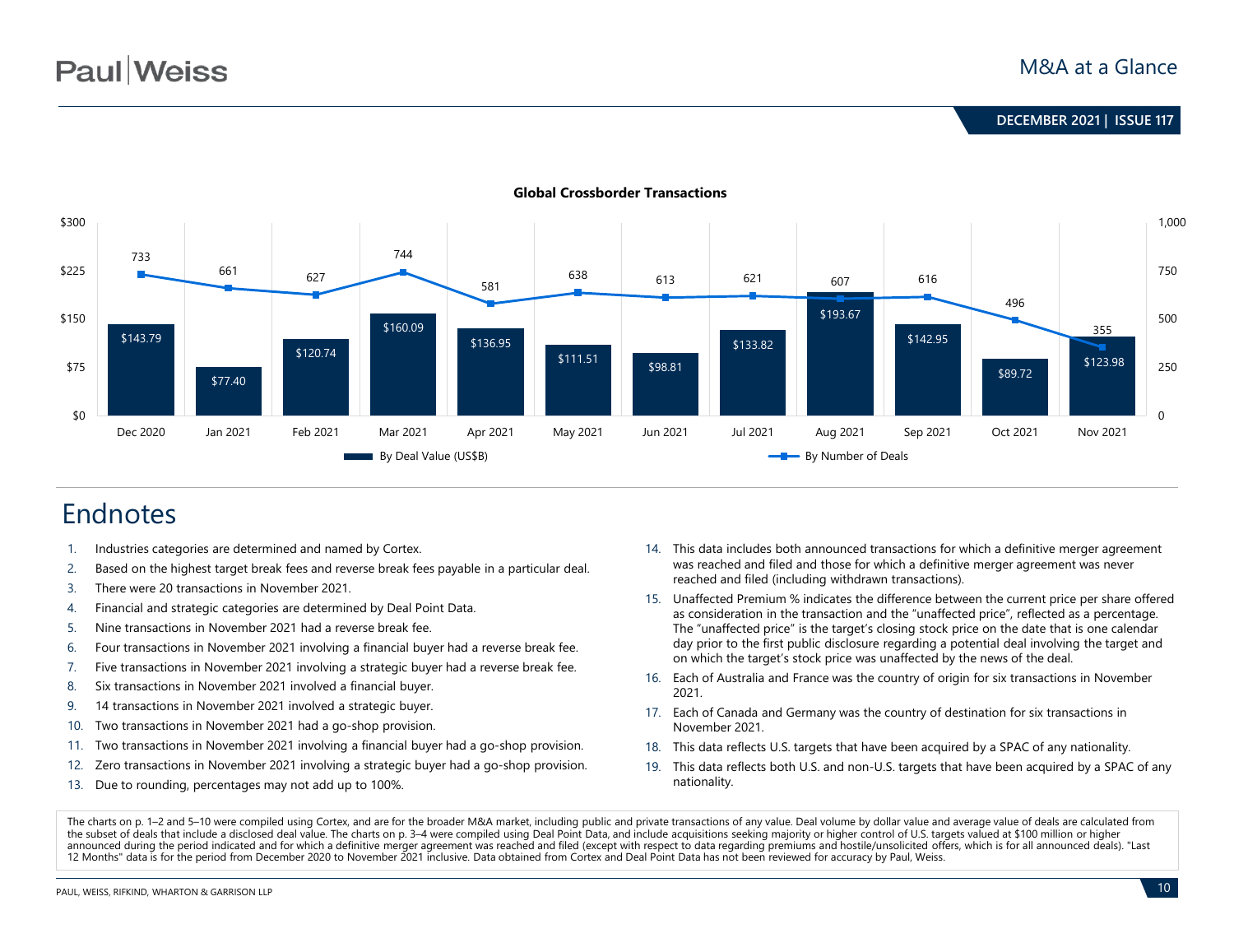# Our Mergers & Acquisitions Practice

Paul, Weiss is a leading law firm serving the largest publicly and privately held corporations and financial institutions in the United States and throughout the world. Our firm is widely recognized for achieving an unparalleled record of success for our clients, both in their bet-the-company litigations and their most critical strategic transactions. We are keenly aware of the extraordinary challenges and opportunities facing national and global economies and are committed to serving our clients' short- and long-term goals.

The Paul, Weiss M&A Group consists of approximately 40 partners and 125 counsel and associates based in New York, Washington, Wilmington, London, San Francisco, Toronto, Tokyo, Hong Kong and Beijing. The firm's Corporate Department consists of more than 75 partners and roughly 300 counsel and associates.

Our M&A Group is among the most experienced and active in the world. We represent publicly traded and privately held companies, leading private equity firms, financial advisors, and other financial institutions and investors in their most important mergers and acquisitions, joint ventures and other strategic transactions. Our expertise advising corporations and private investors in a broad range of sophisticated transactions enables us to identify new opportunities for our clients to realize value. We have particular experience in guiding clients as they engage in proxy battles, company-altering and market consolidating transactions or capital markets transactions.

Recent highlights include advising: Global Infrastructure Partners in its proposed \$15 billion acquisition (together with KKR) of CyrusOne; General Electric in the spin-offs of its healthcare and power businesses into separately traded public companies; Oak Hill Advisors in its \$4.2 billion sale to T. Rowe Price Group; Qualcomm, alongside SSW Partners, in its \$4.5 billion topping bid for Veoneer; Neustar in its \$3.1 billion sale, by a private investment group led by Golden Gate Capital and with minority participation from GIC, to TransUnion; Continental Grain Company in its joint venture with Cargill to acquire Sanderson Farms for a total equity value of \$4.53 billion; Translate Bio in its \$3.2 billion sale to Sanofi; Carrier Global Corporation in the proposed \$3.1 billion sale of its Chubb fire and security business to APi Group Corporation; KPS Capital Partners in its \$1.7 billion acquisition of a controlling stake in the Primary Products Business in North America and Latin America of Tate & Lyle; KPS Capital Partners and its portfolio company DexKo Global in the \$3.4 billion sale of DexKo to Brookfield Business Partners; Bowlero Corp in its proposed \$2.6 billion business combination with Isos Acquisition Corporation; the Special Committee of the Board of Directors of QAD in its \$2 billion sale to Thoma Bravo; QTS Realty Trust in its \$10 billion sale to Blackstone; MGM in its proposed \$8.45 billion sale to Amazon; Advance in the \$150 billion Reverse Morris Trust transaction that will combine AT&T's WarnerMedia business with Discovery; funds managed by affiliates of Apollo Global Management in their \$5 billion acquisition of Verizon Media; Univision Holdings in its proposed \$4.8 billion combination with the content and media assets of Grupo Televisa, S.A.B.; Nuance Communications in its proposed \$19.7 billion sale to Microsoft Corp.; KPS Capital Partners in its \$2.7 billion acquisition of the EMEA food, aerosol and promotional packaging business from Crown Holding; General Electric in the more than \$30 billion combination of its jet leasing unit GE Capital Aviation Services (GECAS) with AerCap Holdings; PRA Health Sciences in its approximately \$12 billion sale to ICON; The Goodyear Tire & Rubber Company in its \$2.5 billion acquisition of Cooper Tire & Rubber Company; Perspecta Inc. in its \$7.1 billion sale to Peraton and Veritas Capital; Inspire Brands in its \$11.3 billion acquisition of Dunkin' Brands Group; Cenovus Energy in its Cdn. \$23.6 billion combination with Husky Energy; The Kraft Heinz Company in the \$3.2 billion sale of its cheese business to Groupe Lactalis; an affiliate of Roark Capital Group in its approximately \$1.5 billion acquisition of the ServiceMaster Brands businesses of ServiceMaster Global Holdings; Teladoc Health in its \$18.5 billion acquisition of Livongo Health; Chevron in its \$13 billion acquisition of Noble Energy; National General Holdings in its \$4 billion sale to The Allstate Corporation; affiliates of Roark Capital in its \$200 million investment in The Cheesecake Factory; General Atlantic, as lead investor in a consortium, in its \$8.7 billion acquisition of 58.com; The Medicines Company in its \$9.7 billion sale to Novartis; the Special Committee of the Board of Directors of Pattern Energy Group in its approximately \$6.1 billion sale to Canada Pension Plan Investment Board; Aptiv in its \$4 billion autonomous driving joint venture with Hyundai Motor Group; the Special Committee of the Board of Directors of CBS Corp. in its merger with Viacom to form ViacomCBS, a combined company with an enterprise value of more than \$40 billion; Elanco Animal Health in its \$7.6 billion acquisition of the animal health business of Bayer AG; funds managed by affiliates of Apollo Global Management in their \$2.7 billion acquisition of Shutterfly; the Independent Directors of Avon in its \$3.7 billion sale to Natura & Co.; KPS Capital Partners in its \$1.8 billion acquisition of Howden from Colfax; Trane Technologies in the \$15 billion Reverse Morris Trust spin-off and merger of its industrial business with Gardner Denver Holdings; Chevron in its proposed \$50 billion acquisition of Anadarko Petroleum; General Electric in the \$21.4 billion sale of its BioPharma business to Danaher Corporation; Encana Corp. (now known as Ovintiv) in its \$7.7 billion acquisition of Newfield Exploration Company; IBM in its \$34 billion acquisition of Red Hat; the Board of Directors of Harris Corporation in its \$37 billion merger of equals with L3 Technologies to form L3Harris Technologies; CSRA in its \$9.7 billion sale to General Dynamics; Bioverativ in its \$11.6 billion sale to Sanofi; ADP in its successful proxy contest against Pershing Square; and Agrium in its \$36 billion merger of equals with Potash Corp. of Saskatchewan.